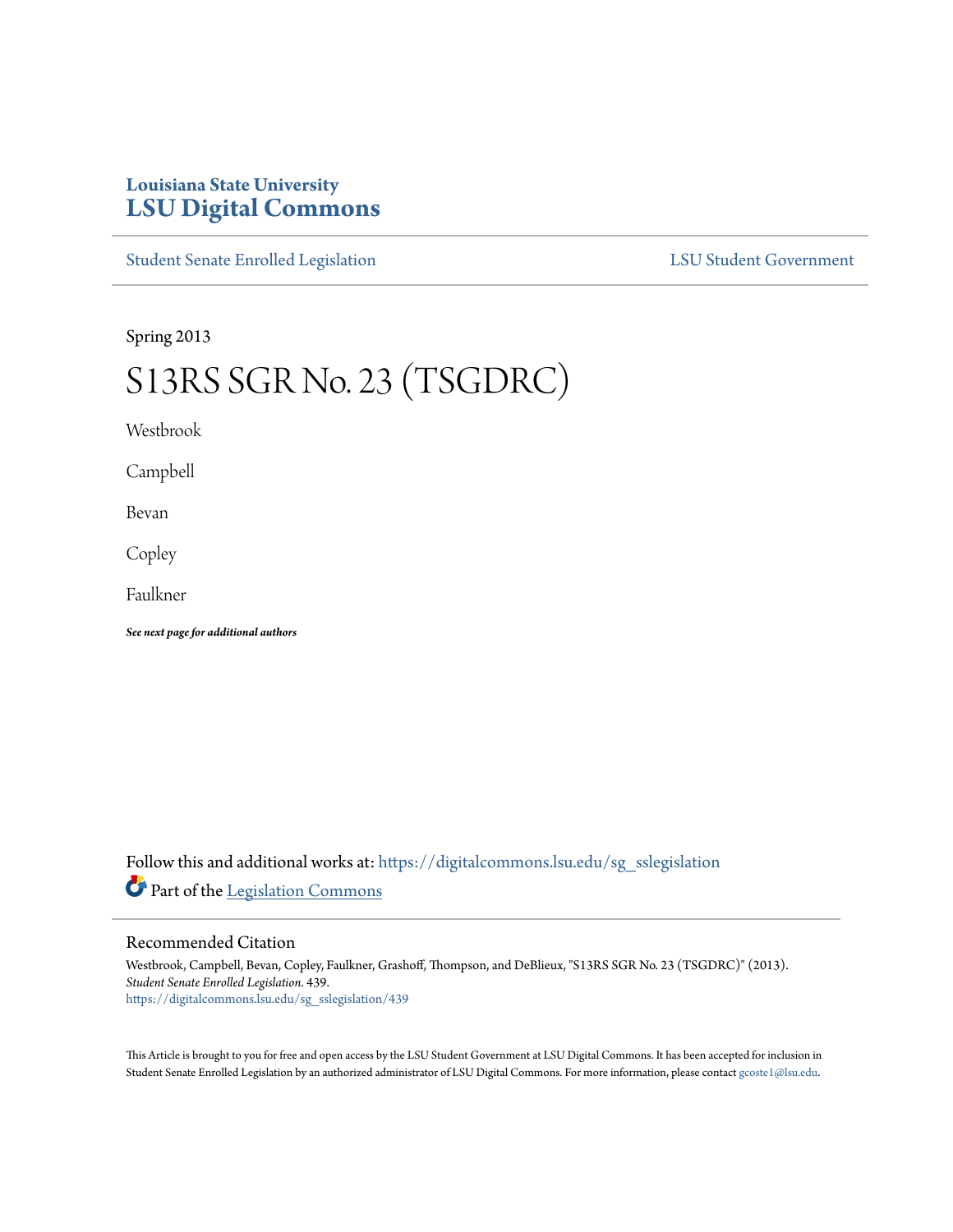## **Authors**

Westbrook, Campbell, Bevan, Copley, Faulkner, Grashoff, Thompson, and DeBlieux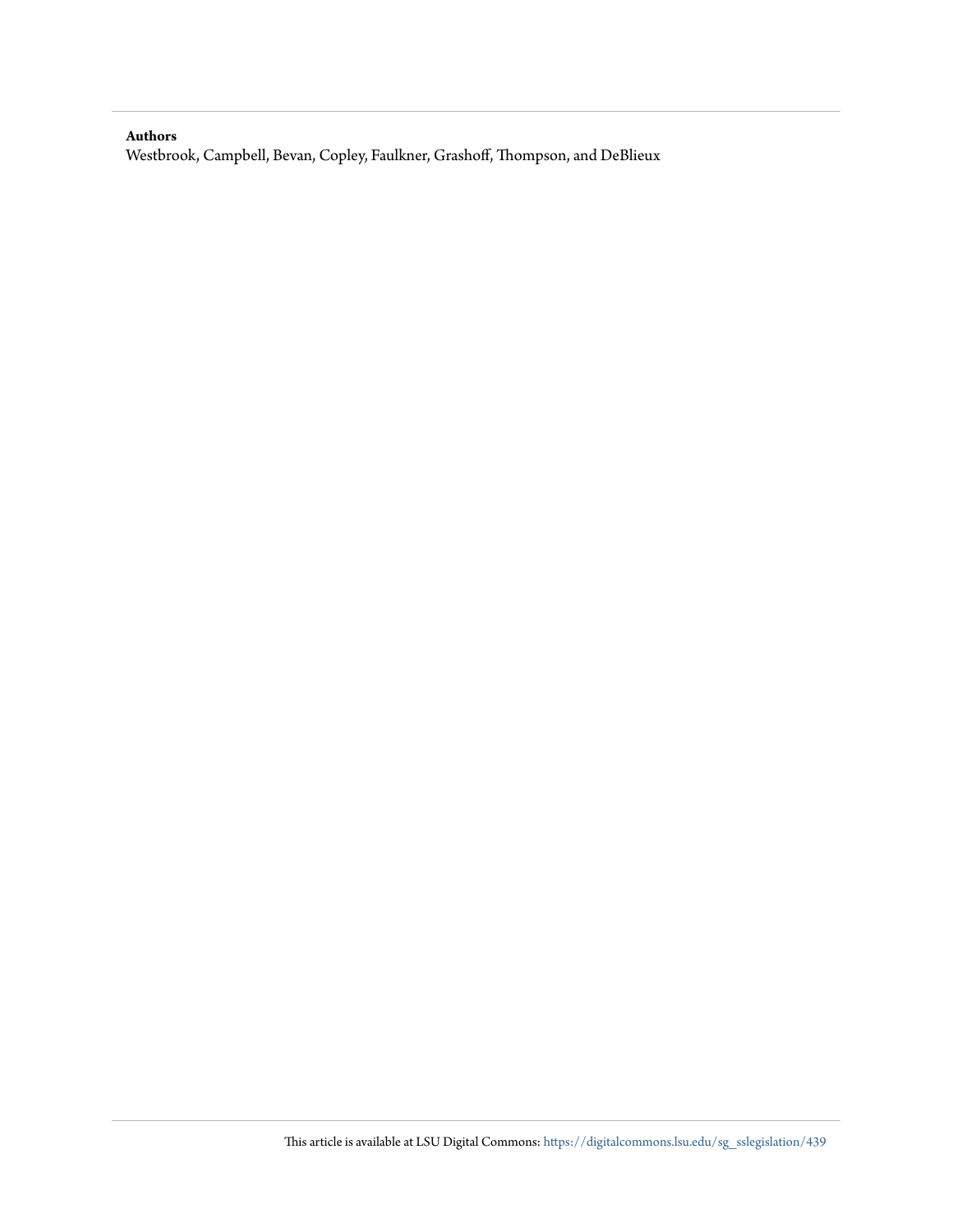| STUDENT GOVERNMENT                          | <b>ENROLLED</b>                                                  |
|---------------------------------------------|------------------------------------------------------------------|
| $\frac{1}{2}$<br>LOUISIANA STATE UNIVERSITY |                                                                  |
| <b>STUDENT SENATE</b><br>$\overline{4}$     |                                                                  |
| S <sub>13</sub> RS<br>5                     |                                                                  |
| <b>SGR No. 23</b><br>6                      |                                                                  |
| $\tau$                                      | BY: SENATOR SPEAKER WESTBROOK, SPEAKER PRO TEMPORE CAMPBELL, AND |
| 8                                           | SENATORS BEVAN, COPLEY, FAULKNER, GRASHOFF, THOMPSON, DEBLIEUX   |
| 9                                           |                                                                  |
| 10                                          | <b>A RESOLUTION</b>                                              |
| 11                                          | TO CREATE THE TEMPORARY STUDENT GOVERNMENT DOCUMENT REVISION     |
| 12                                          | <b>COMMITTEE</b>                                                 |
| 13                                          |                                                                  |
| <b>PARAGRAPH 1:</b><br>14                   | WHEREAS, THIS COMMITTEE SHALL MEET TO REVIEW, EVALUATE,          |
| 15                                          | AND REVISE THE GOVERNING DOCUMENTS OF STUDENT                    |
| 16                                          | GOVERNMENT, AND;                                                 |
| 17                                          |                                                                  |
| <b>PARAGRAPH 2:</b><br>18                   | WHEREAS, THERE ARE SEVERAL DISCREPANCIES BETWEEN EACH            |
| 19                                          | OF OUR DOCUMENTS, AS WELL AS SIGNIFICANT CONCERNS WITH           |
| 20                                          | VARIOUS SECTIONS OF OUR DOCUMENTS, THAT NEED TO BE               |
| 21                                          | ADDRESSED THROUGH A COMMITTEE, AND;                              |
| 22                                          |                                                                  |
| <b>PARAGRAPH 3:</b><br>23                   | WHEREAS, THE GOAL OF THIS COMMITTEE SHALL BE TO PRODUCE          |
| 24                                          | A FORMAL RECOMMENDATION TO THE STUDENT SENATE WITH               |
| 25                                          | ITS SUGGESTED REVISIONS TO THE GOVERNING DOCUMENTS NO            |
| 26                                          | LATER THAN THE NINTH (9TH) LEGISLATIVE WEEK OF THE SPRING        |
| 27<br>28                                    | 2014 REGULAR SESSION, AND;                                       |
|                                             |                                                                  |
| PARAGRAPH 4:                                | WHEREAS, THIS COMMITTEE SHALL BE DISSOLVED DURING THE            |
|                                             | NINTH (9TH) LEGISLATIVE WEEK OF THE SPRING 2014 REGULAR          |
|                                             | SESSION, AND;                                                    |
|                                             |                                                                  |
| <b>PARAGRAPH 5:</b>                         | WHEREAS, THE FIRST ORDER OF BUSINESS FOR THIS COMMITTEE          |
|                                             | SHALL BE TO ELECT A COMMITTEE CHAIR, A COMMITTEE VICE            |
|                                             | CHAIR, AND ONE MEMBER WHO SHALL SERVE AS THE SECRETARY           |
|                                             | AND BE RESPONSIBLE FOR KEEPING MINUTES, AND;                     |
|                                             |                                                                  |
| PARAGRAPH 6:                                | WHEREAS, THE NEXT ORDER OF BUSINESS SHALL BE TO SET A            |
|                                             | MEETING SCHEDULE THAT CONSISTS OF AT LEAST TWO $(2)$             |
|                                             | MEETINGS PER MONTH. THIS SCHEDULE SHALL BE CONDUCIVE TO          |
|                                             | EACH MEMBER'S SUMMER SCHEDULE, AND;                              |
|                                             |                                                                  |
| <b>PARAGRAPH 7:</b>                         | WHEREAS, THE COMMITTEE CHAIR SHALL BE RESPONSIBLE FOR            |
|                                             | REPORTING TO THE STUDENT SENATE AT LEAST TWO (2) TIMES           |
|                                             | PER MONTH TO UPDATE STUDENT GOVERNMENT MEMBERS ON                |
|                                             | THE COMMITTEE'S PROGRESS, AND;                                   |
|                                             |                                                                  |
| <b>PARAGRAPH 8:</b>                         | WHEREAS, THE STUDENT APPOINTED TO THIS COMMITTEE MUST            |
|                                             | BE APPOINTED FROM THE BRANCH THEY REPRESENT IN THE FALL          |
| 50                                          | 2013 SEMESTER. THE MEMBERSHIP OF THIS COMMITTEE SHALL            |
|                                             | <b>BE AS FOLLOWS:</b>                                            |
|                                             |                                                                  |
| 53                                          | THE STUDENT BODY PRESIDENT OR HIS/HER DESIGNEE,                  |
| 54                                          | • THE SPEAKER OF THE SENATE OR HIS/HER DESIGNEE,                 |